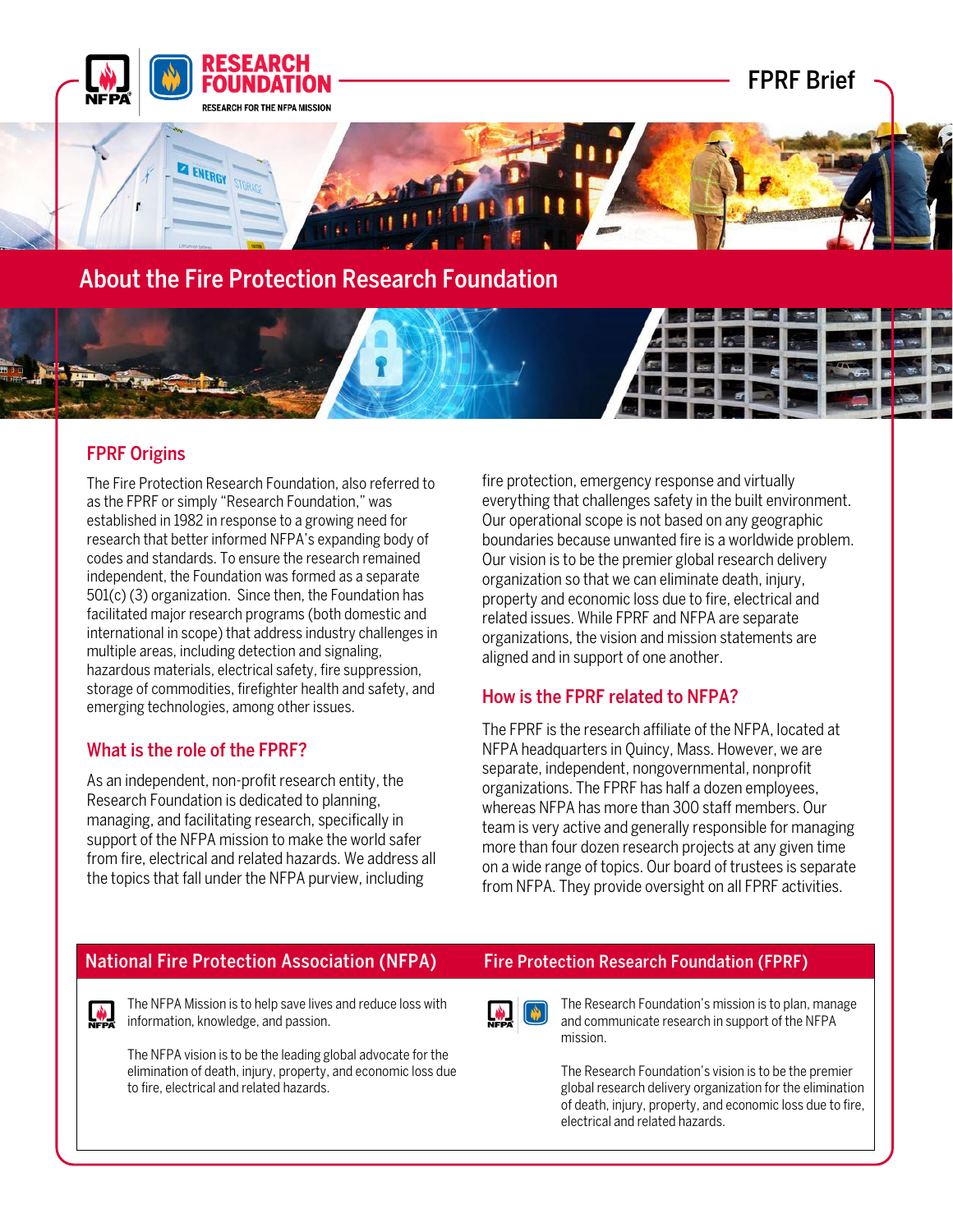

# About the FPRF Process

## How does FPRF get ideas for research projects?

FPRF collects research ideas from industry stakeholders year around. Our project idea submission portal can be accessed on ou[r website.](https://www.nfpa.org/foundation) Project ideas typically come from:

- A Technical Committee struggling with an issue; research concept proposed by staff liaison for respective code or standard.
- Industry wants to introduce a new technology into standard but needs data to support it.
- When there are two opposing views on an issue and independent data/research is needed.
- When independent and credible research and testing is needed because data available to a committee is not trusted.
- An emerging technical issue where industry needs guidance (e.g., alternative energy)
- When a research planning activity is needed.

## How are project ideas vetted and prioritized at FPRF?

The following vetting criteria are used for evaluating Foundation project priorities:

- **Technical and Scientific Value**. The value-added from a technical and scientific standpoint, and the positive benefits from the perceived societal impact.
- **Problem Magnitude**. The magnitude of the problem as compared to overall mission of NFPA and/or its influence on applicable activities (e.g., the respective standard document).
- Time Criticality. The consideration of timing issues that directly impact the value of the outcomes.
- **Feasibility**. The likelihood of success for FPRF engagement on the project, considering factors such as the uniqueness of the Foundation's position, availability of funding, etc.
- **Strategic Research Agenda**. The positioning of the topic in relation to overarching research guidance such as strategic research agendas.



Project Sponsors. The representatives providing the financial support for the project, whether through one of the Foundation's research consortiums or independent organizations (e.g. manufacturers, trade associations, NFPA, federal agencies, research organizations, etc.)

Contractors - Entity conducting the research. This can include consultants, research organizations, test labs, universities, NFPA Research, others.

Project Technical Panelists (advisory oversight). The project technical panel is a group of subject matter experts with diverse representation and expertise in the subject matter being addressed through a specific research project, who are appointed by FPRF staff. It is normally a small group of 6 to 15 representatives.

## How do FPRF projects get funded?

The FPRF is self-funded and self-sufficient. Our funding is derived from several sources, including management fees from consortia projects, in which project sponsors pool their funding in support of research; direct labor rates for grant-funded projects; attendance fees at FPRF-hosted symposiums; sponsors for online webinars; and the occasional project that the FPRF staff directly handles. Fundraising is a significant priority for our work, and we have been very effective at raising the necessary resources to meet research objectives.